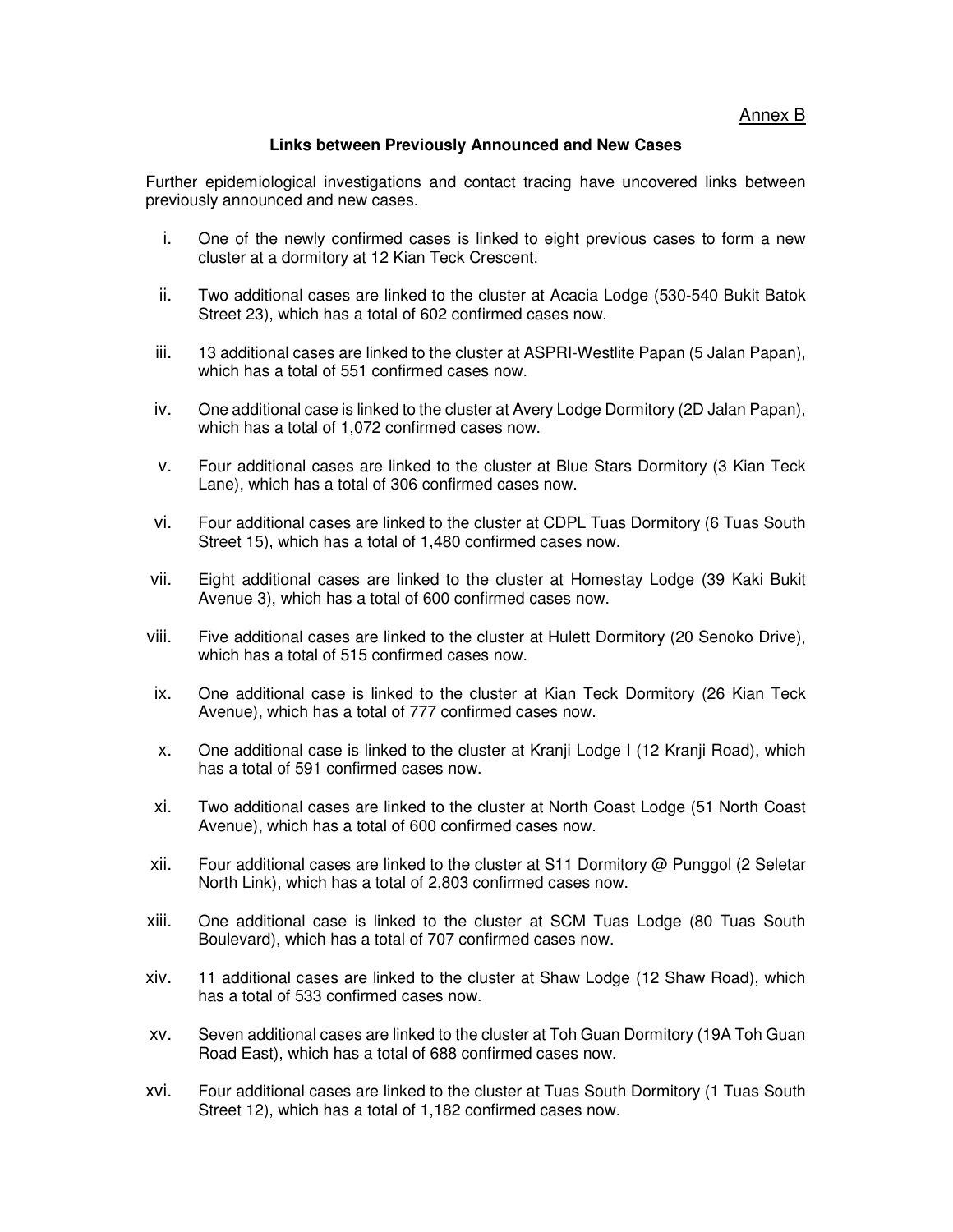- xvii. One additional case is linked to the cluster at Tuas View Dormitory (70 Tuas South Avenue 1), which has a total of 1,440 confirmed cases now.
- xviii. One additional case is linked to the cluster at Westlite Mandai dormitory (34 Mandai Estate), which has a total of 635 confirmed cases now.
- xix. Four additional cases are linked to the cluster at Westlite Toh Guan dormitory (18 Toh Guan Road East), which has a total of 647 confirmed cases now.
- xx. Three additional cases are linked to the cluster at Westlite Woodlands dormitory (2 Woodlands Sector 2), which has a total of 534 confirmed cases now.
- xxi. 17 additional cases are linked to the cluster at Woodlands Dormitory (27 Woodlands Sector 1), which has a total of 430 confirmed cases now.
- xxii. Two additional cases are linked to the cluster at Woodlands Lodge II (190 Woodlands Industrial Park E7), which has a total of 291 confirmed cases now.
- xxiii. One additional case is linked to the cluster at 71 Kaki Bukit Industrial Terrace, which has a total of 10 confirmed cases now.
- xxiv. Two additional cases are linked to the cluster at 19 Kian Teck Road, which has a total of 78 confirmed cases now.
- xxv. One additional case is linked to the cluster at 5 Neythal Road, which has a total of 53 confirmed cases now.
- xxvi. Seven additional cases are linked to the cluster at 2 Pioneer Sector Walk, which has a total of 141 confirmed cases now.
- xxvii. One additional case is linked to the cluster at 20 Senoko Crescent, which has a total of 44 confirmed cases now.
- xxviii. Two additional cases are linked to the cluster at 4 Sungei Kadut Avenue, which has a total of 105 confirmed cases now.
- xxix. One additional case is linked to the cluster at 5 Sungei Kadut Avenue, which has a total of 39 confirmed cases now.
- xxx. Two additional cases are linked to the cluster at 18 Sungei Kadut Avenue, which has a total of 79 confirmed cases now.
- xxxi. One additional case is linked to the cluster at 1 Sungei Kadut Street 4, which has a total of 17 confirmed cases now.
- xxxii. One additional case is linked to the cluster at 5 Tech Park Crescent, which has a total of 90 confirmed cases now.
- xxxiii. Eight additional cases are linked to the cluster at 9A Tech Park Crescent, which has a total of 53 confirmed cases now.